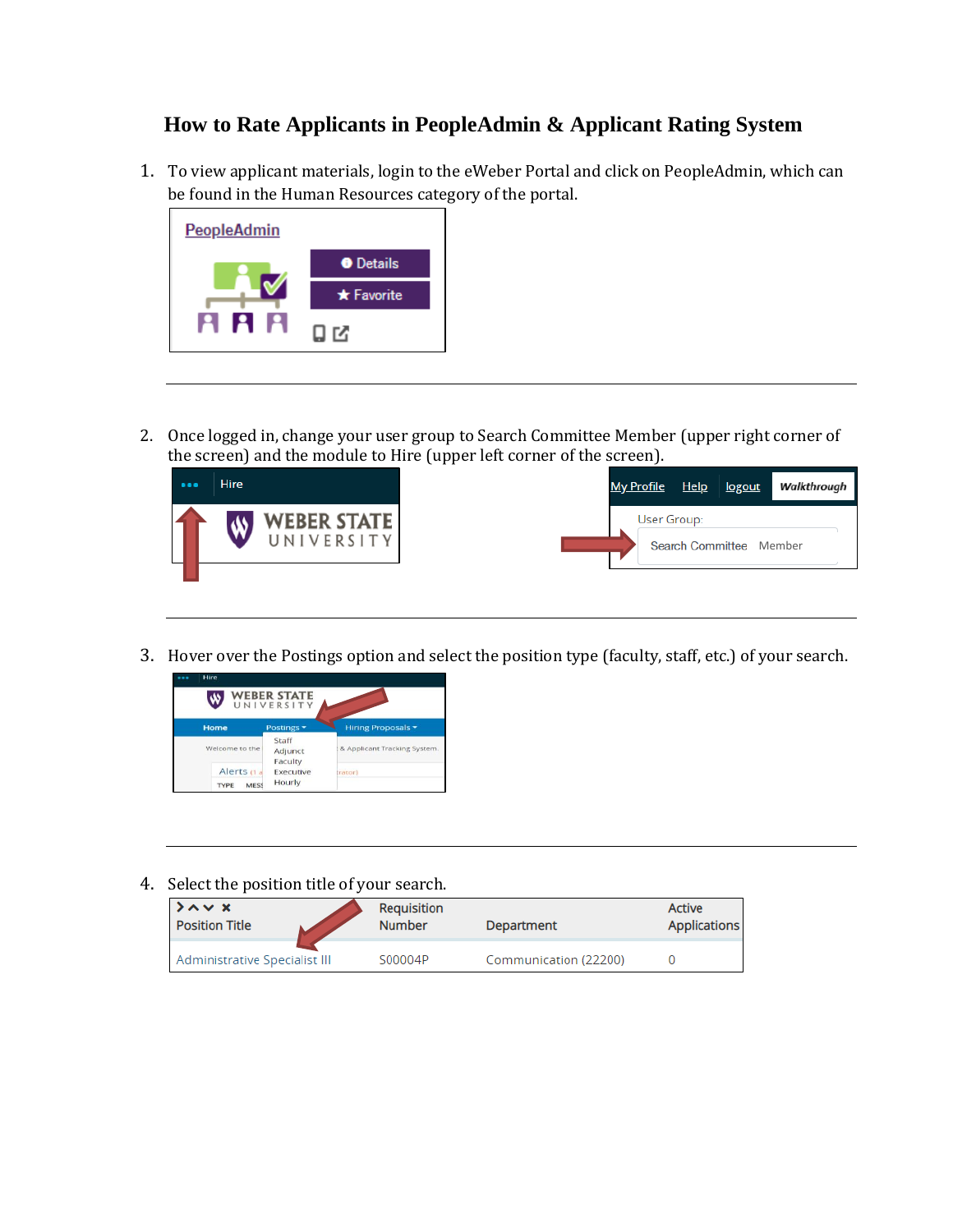5. Click on the Applicants tab to view a list of current candidates, their applications, and other materials.

| Posting: Administrative Specialist III (Staff)<br><b>Current Status: Posted</b>      |                   |                        |                             |  |  |  |
|--------------------------------------------------------------------------------------|-------------------|------------------------|-----------------------------|--|--|--|
| <b>Position Type: Staff</b><br>Department: Communication                             |                   | Created by:<br>Owner:  |                             |  |  |  |
| Summary<br><b>History</b>                                                            | <b>Applicants</b> |                        | Reports Hiring Proposals    |  |  |  |
| b add a new column to the search results, select the column from the drop down list. |                   |                        |                             |  |  |  |
| Saved Searches v                                                                     |                   |                        |                             |  |  |  |
| <b>Applicants</b><br>×                                                               |                   |                        |                             |  |  |  |
| All Applicants" (6) Selected records 0 Clear selection?                              |                   |                        |                             |  |  |  |
| <b>Applicant Last</b><br>Name                                                        | Name              | <b>Applicant First</b> | <b>Documents</b>            |  |  |  |
| Doe:                                                                                 | John              |                        | Resume, Cover Letter        |  |  |  |
| Doe                                                                                  | Jane              |                        | <b>Resume, Cover Letter</b> |  |  |  |

6. In a separate browser window, login to the eWeber portal and select the Human Resources category (left-hand side of the screen).

\_\_\_\_\_\_\_\_\_\_\_\_\_\_\_\_\_\_\_\_\_\_\_\_\_\_\_\_\_\_\_\_\_\_\_\_\_\_\_\_\_\_\_\_\_\_\_\_\_\_\_\_\_\_\_\_\_\_\_\_\_\_\_\_\_\_\_\_\_\_\_\_\_\_\_\_\_\_\_\_\_\_\_\_\_\_\_\_\_\_\_\_\_\_\_\_\_\_

| Favorites              |  |
|------------------------|--|
| <b>Frequently Used</b> |  |
|                        |  |
| Categories             |  |
| Featured               |  |
| <b>Browse All</b>      |  |
| Academics              |  |
| Accounts               |  |
| Administration         |  |
| <b>Admissions</b>      |  |
| Campus Life            |  |
| <b>Directories</b>     |  |
| <b>Financial Aid</b>   |  |
| Human Resources        |  |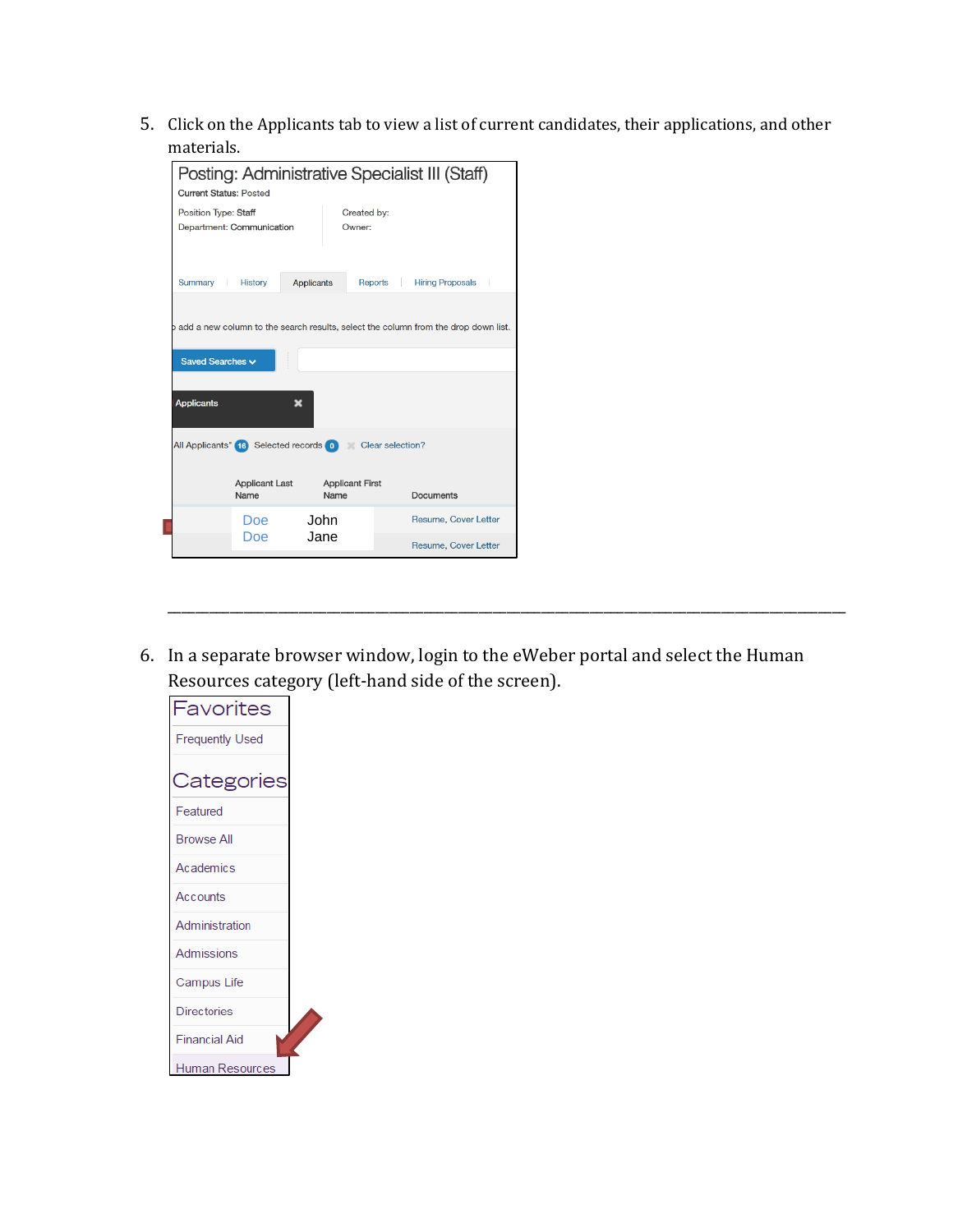7. Click on the Applicant Rating System application.



8. The WSU Applicant Rating System will open. At the top of the screen, select the job to be rated.

\_\_\_\_\_\_\_\_\_\_\_\_\_\_\_\_\_\_\_\_\_\_\_\_\_\_\_\_\_\_\_\_\_\_\_\_\_\_\_\_\_\_\_\_\_\_\_\_\_\_\_\_\_\_\_\_\_\_\_\_\_\_\_\_\_\_\_\_\_\_\_\_\_\_\_\_\_\_\_\_\_\_\_\_\_\_\_\_\_\_\_\_\_\_\_\_\_\_

| Select a job<br><b>Comm</b>                                                                                                                                                              |
|------------------------------------------------------------------------------------------------------------------------------------------------------------------------------------------|
| Welcome Vince                                                                                                                                                                            |
| The Applicant Rating System is designed to assist you with the evaluation of your candidates. The system computes the weighting and rating data including<br>Veterans Preference points. |
| If you have questions, call Human Resources at extension 6034 or 6036.                                                                                                                   |
| <b>Note:</b> If you are not able to rate, be sure the Hiring Manager has opened the levels.                                                                                              |

9. To rate candidates click the Rate button and select an applicant from the drop down box. After all the applicants have been rated, select the Finished Rating All Applicants button.